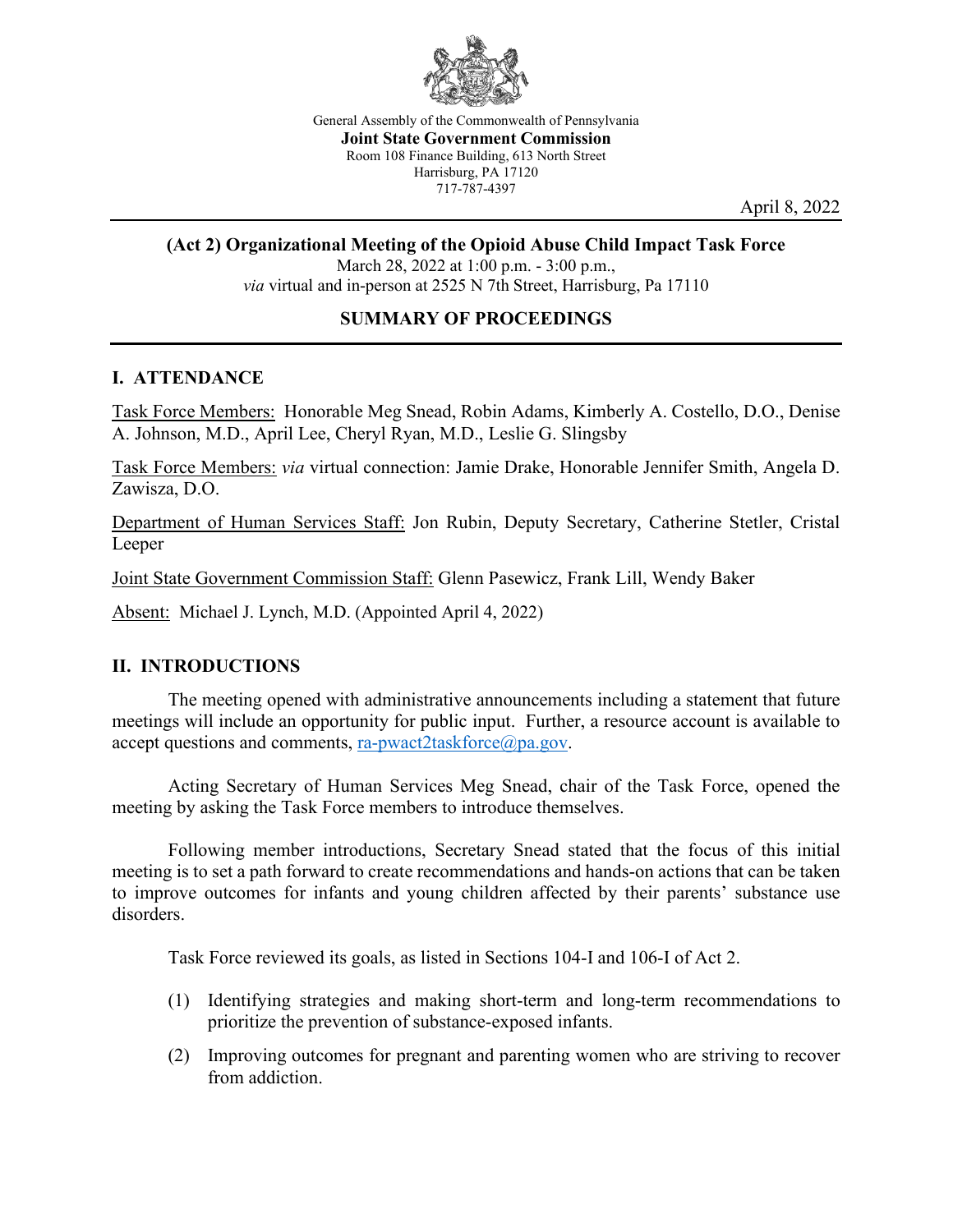- (3) Promoting the health, safety and permanency of substance-exposed infants and other young children at risk of child abuse and neglect or placement in foster care due to parental alcohol and drug use.
- (4) Ensuring that the Commonwealth is compliant with the Child Abuse Prevention and Treatment Act (Public Law 93-247, 42 U.S.C. § 5101 et seq.) related to identifying substance-exposed infants and is developing multidisciplinary plans of safe care for these infants.

The Task Force will gather input over the course of the project through public meetings, expert input, data review, and soliciting outside testimony. The Task Force will develop a common vision for the future, assess the current state of work happening in Pennsylvania, identify gaps between the current status and the vision for the future, prioritize areas for improvement in the system, and develop recommendations for a final report that will be submitted to the General Assembly and the governor.

# **III. DISCUSSION**

For the purposes of this initial meeting, the discussion focused on setting a shared vision. The starting point was a discussion on what the system would look like if it were already working well to ensure the safety, wellbeing, and permanency of substance exposed infants and other young children affected by their parents' substance use disorders.

## *Identify Families at risk*

A first step would be to identify families at risk. Pennsylvania does not have a standard screening process for parents and families at risk across all of the hospitals. There are approximately 100 birthing hospitals in Pennsylvania. Some of them have robust screening processes (these are not testing processes). Screening should be normalized and standardized just as it is with pre-natal labs. Hospitals should, as they test for various diseases (HIV, syphilis, for example) also test for drug exposure. Further, a woman who is using opioids is probably also using other licit and illicit substances that can cause harm, such as marijuana, alcohol, and tobacco. The screening needs to be broader for other substances that can have a significant impact on the baby. Task Force members agreed that screening ought to begin at the first pre-natal visit and continue through neonatal care. As pregnancy progresses, stress increases, which could cause a relapse or lead to other potentially harmful situations. Because many women do not receive regular pre-natal care, screenings ought to occur at multiple times throughout their pregnancies to help prevent cases from falling through the safety net.

In Pennsylvania, providers use their discretion to choose who to screen. The stigma ought to be taken away by standardizing the protocols so that all families are screened. For example, a robust hospital model would start with a questionnaire for the families. Answers that are flagged can lead to testing such as urinalysis of mothers and newborns and umbilical cord toxicology tests. A hospital with a less robust screening system might pick and choose the families that are screened. The mother could feel the threat of being stigmatized unless she is aware that screening are indeed universal and not based on her particular appearance.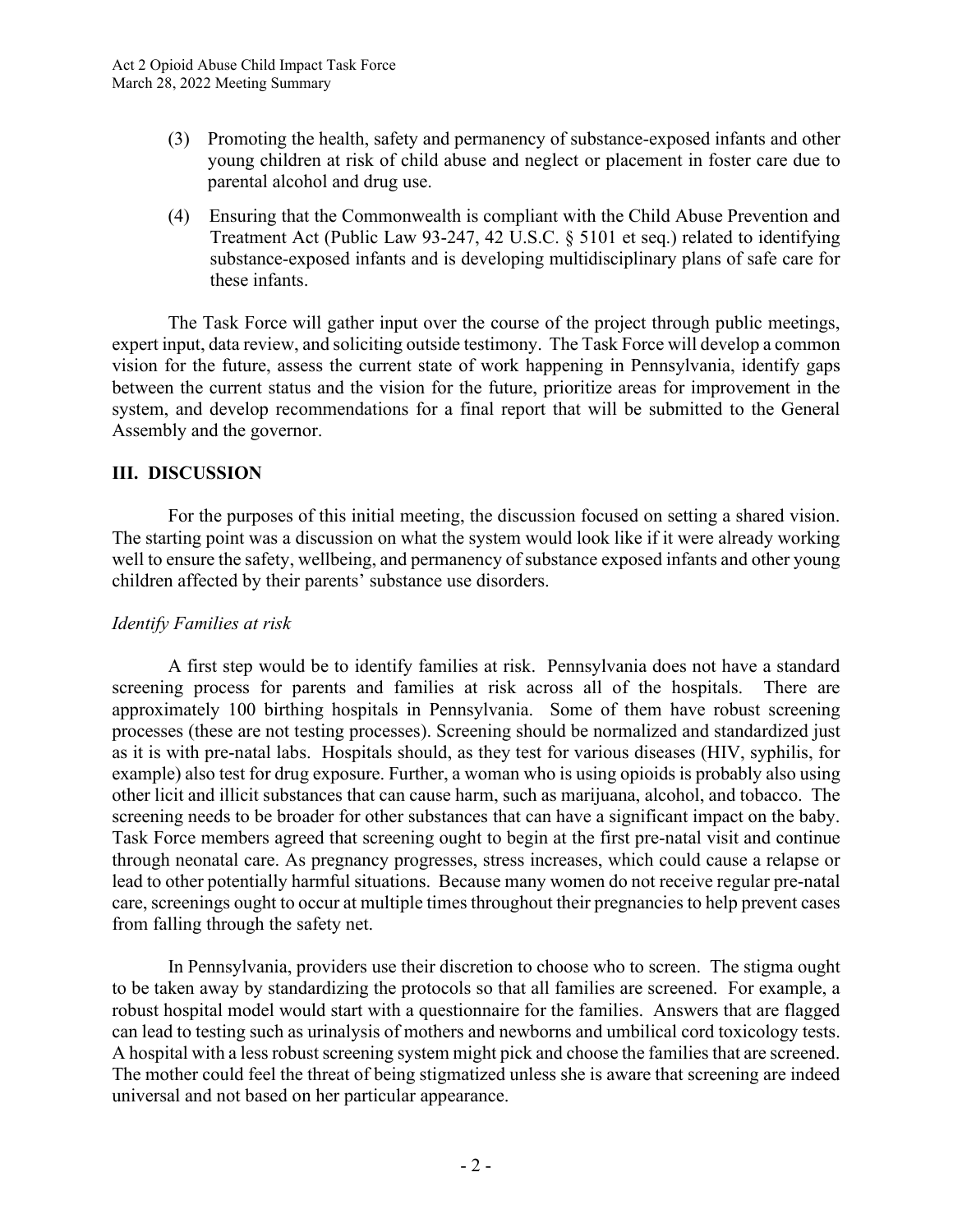# *Perceptions of stigma and distrust*

There are concerns that screenings and testing could lead to the perception that punitive measures may be taken against mothers and family members who are themselves struggling with substance use disorder. The threat, real or perceived, of losing children to the child welfare system or that other legal or criminal action could result may lead individuals to avoid screenings and create barriers to women seeking pre-natal care altogether. The task force needs to normalize treatment to help alleviate or even eliminate stigma.

There was broad agreement that screenings need to incorporate appropriate tools and be administered and interpreted by staff that is trained to understand screening results and that is able to connect mothers to appropriate helpful resources. One suggestion was that incorporating screening results into electronic health records (EHR) would allow appropriate staff to conduct follow-up care as necessary. The Nurse Family Partnership, among other home visiting programs, could provide a good example of how a helpful screening and resources system could be structured.

In an ideal situation, screenings would be done in a non-biased way that would be followed by non-punitive support to build trust in the system. Further, universal screening cannot be synonymous with cookie-cutter assessment and cookie-cutter treatment. In other words, just as substances are not all equally harmful, not all instances of their use necessitate the same methods of treatment and potential consequences. Rather, the term universal implies that screening is provided to all mothers seeking pre-natal and neonatal care and that appropriate resources, including trauma specific care, is provided to all who need them. People will have to know that there will be appropriate help provided to mothers and babies and that the screening tools are not leading toward family separation and increased trauma for mothers and babies. Otherwise, stigma, uncertainty, and fear increase the chances that submitting to screenings risk becoming a deterrent rather than an incentive. If perceived as a deterrent, people will hide their substance use, which will lead to worse problems.

Discussion followed about whether and how often doctors make reports to the child welfare line. The perception should be that referrals made through a screening system would strengthen rather than threaten family relationships. It is unlikely that calls are made by OBs during pre-natal visits. However, the surveillance begins with the OB visits. This is somewhat more common when mothers are known to be clients of MAT programs, despite that their participation is medically necessary.

An aspirational goal would be to have all the systems, for example criminal justice, child welfare, healthcare, and public safety work together to keep families together and healthy. Efforts to improve one or more of those systems become all the more challenging without a holistic approach. The reality is that a mother's fear might not be with the healthcare system itself but with the other systems that might become involved. Yet, perceived notions that these systems communicate with each other and perhaps even conspire with each other could lead to resistance and mistrust of the systems that are ostensibly designed to help.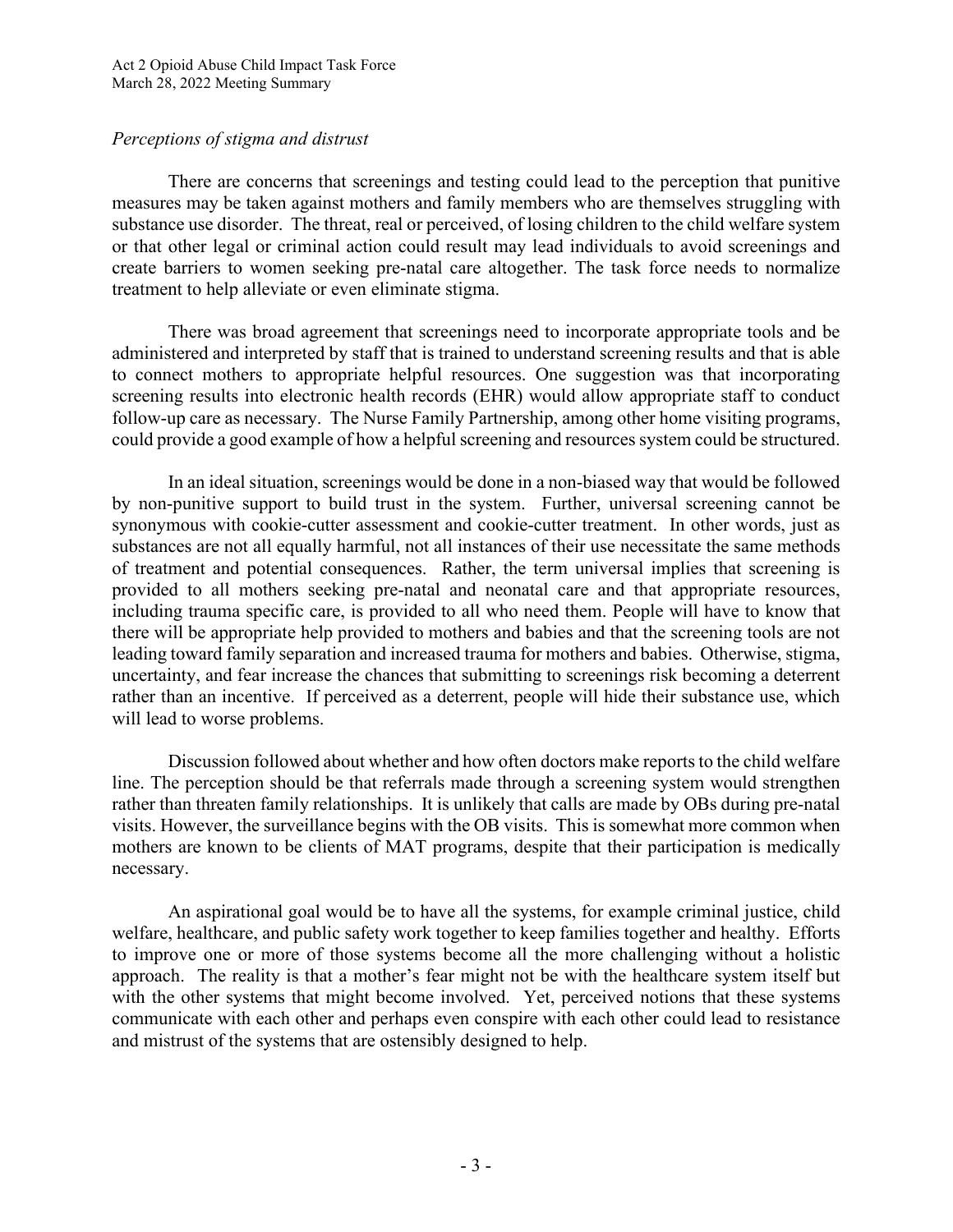### *Pilot programs and insurance coverage*

DHS expanded the Medicaid coverage period from 60 days to a full year following the birth of a baby. While this expansion does not address the actual supports and services needed, the insurance coverage provides a starting point for accessing resources. It is possible for pilot programs to be matched with insurance coverage through the use of Medicaid waivers. One particular type of support being considered by DHS is in the area of providing insurance coverage or payments for doulas. The department recently established a pilot doula program at SCI Muncy.<sup>[1](#page-3-0)</sup> Seven women who are either pregnant or recently gave birth are participating in the program that provides a doula to each woman and her baby for one year of supports and services. Hopes are that the program can be scaled up to other institutions.

There have been other pilots, doula and peer support, that have shown themselves to be successful models for helping mothers navigate the insurance, medical, and child welfare systems. There is tremendous value in having someone trusted and reliable who is available to mothers as they work through their treatment, relapses, and who believes in the women's positive outcomes.

Members noted that pregnancy prevention might be part of an ideal plan. Most of the mothers who are suffering substance use disorder, as many as 80 percent, are experiencing unplanned pregnancies. One particular data element that might be worth checking is the uptake in long acting reversible contraceptives (LARCs) that may be offered to women with SUD.

An example of a successful program is "Eat, Sleep, Console" which, over the course of a year, reduced admissions from the newborn nursery to the NICU by 58 percent and length of stay by two days. Consequently, the NICU could be used for babies who really needed NICU care while NAS babies stayed with their mothers and then were either discharged home or admitted to NICU. Many hospitals that do not have resources to provide such supports are relying on medications for NAS, which can themselves lead to future problems. Excessively long stays in neonatal NICUs are a form of family separation and are not good places for babies to be for long periods of time. Task Force members recognized that more hospitals can do it with appropriate training and education. The hospitals that are providing the services need systemic supports, as currently hospitals, nurses, and staff have limited resources for providing help after delivery.

A lot of the supports being discussed by the Task Force are not directly reimbursable through insurance programs. Peer support and a lot of the activities that can eliminate stressors and other conditions that exacerbate substance use disorder are not paid for through insurance. The challenge for policy makers will be to find ways to pay for them.

Medicaid can fund demonstration projects, however. DHS could help break down barriers by testing whether or not a program works and then possibly scale up. The MCOs have valuebased purchasing agreements that match targets with how much risk they assume.

<span id="page-3-0"></span><sup>&</sup>lt;sup>1</sup> The State Correctional Institution at Muncy is a medium/maximum security facility for adult female offenders. https://www.cor.pa.gov/Facilities/StatePrisons/Pages/Muncy.aspx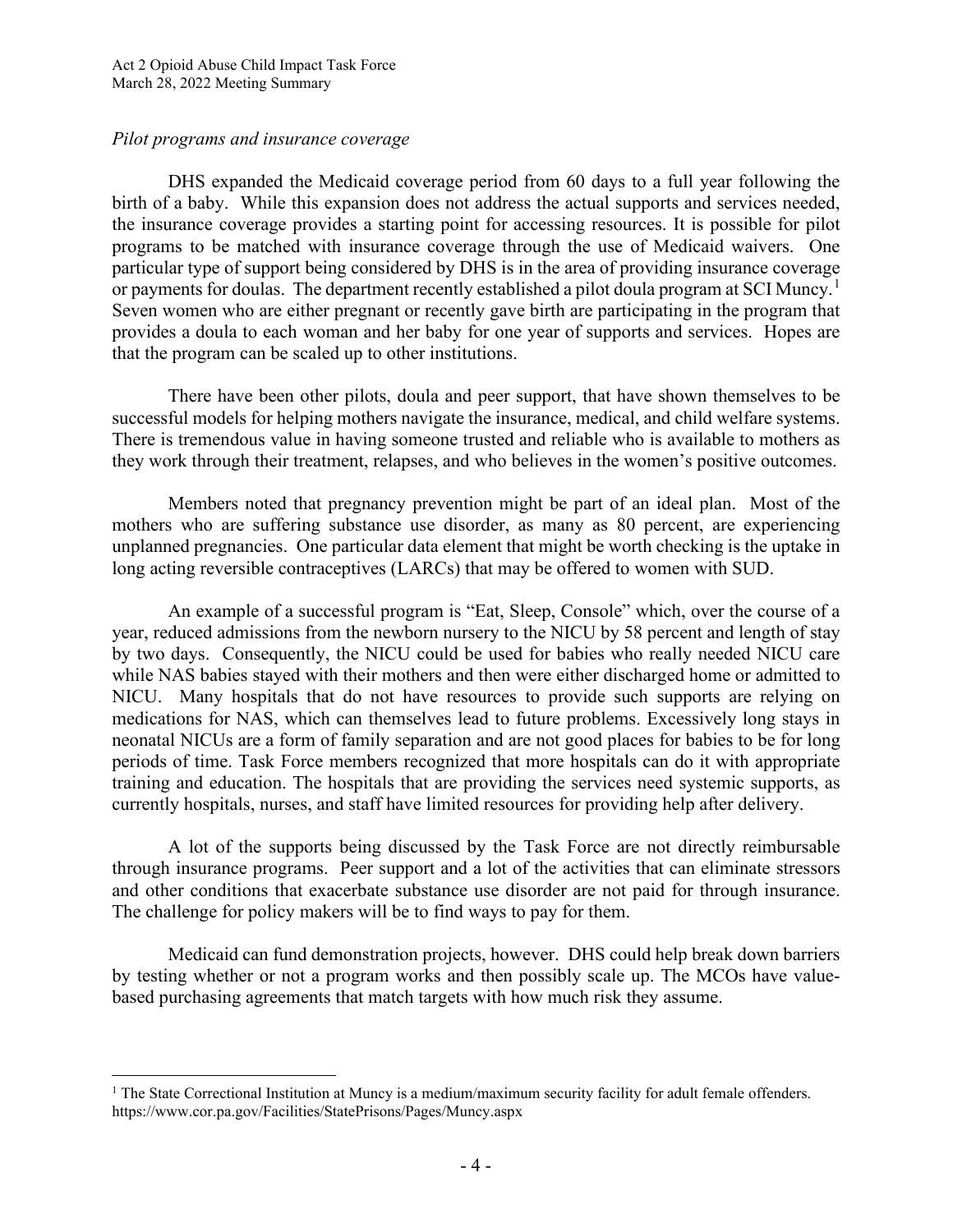The drug and alcohol field operates from the perspective of a continuum: prevention, intervention, treatment, recovery, support. The Task Force ought to considered recommendations in these different modes. The services and the supports should be multi-generational to include the whole family context.

### *Data*

There was discussion about what sorts of data would be useful for the task force to consider as it moves forward, especially in terms of data and data sharing. If the task force wants data it will need a catalog of what is readily available to policy makers and what other data elements need to be collected. It would be extremely important to see data on what happens to post-partum women with SUD, especially, those who are in MAT programs.

Another area worth considering would be data and information about children beyond the newborn stage to find out what happens to them. Some children might be in out-of-home or outof-family placements, some may with their biological parents. There could be research into whether they made their well-baby visits, or how they are progressing in school, for example. It could be helpful to know how many NAS babies met their well-baby visits, and if there are health problems that they experience that non-NAS babies do not suffer. With eighty percent of NAS babies being medical assistance eligible, real time Pennsylvania data are available.

One weakness in Pennsylvania is that there is not adequate data sharing across hospital systems. Market competition prevents data sharing from one system to the next. It would be valuable if hospitals would work together to learn from one another about what works. A hospital that has excellent results with length of stay, knowing how many are diagnosed with NAS, what types of treatment they receive could partner with a hospital that is struggling. There could be incentives for hospitals that direct resources to those that share their knowledge. Other data elements to consider are the families' economic environment, poverty, their community settings, status, class, race, and other social components of health. It will be important to gather as much demographic data as possible because the data are likely to illustrate outcome disparities. Also, it would be helpful to have aggregate data on successful outcomes to help show what types of interventions and supports work. From a systems perspective, it will be important to know what local resources are available and what can be matched to local needs. The Centers of Excellence might be resources for supports.

Task Force members considered if the market share issue can be eliminated if systems are in place so that there exists no economic impact for providing services. There might be an opportunity to make a recommendation to make a pilot program that allows a hospital to provide services without being placed at an economic disadvantage.

Bucks County has a group of hospitals that collaborate in the Bucks County Community Partnership. The partnership was established to benefit of the community through communitywide planning. A similar program is to the Pennsylvania Perinatal Collaborative, through which hospitals are able to share information. Hospitals might find a unifying source for collaboration where they address the opioid epidemic in their community needs assessments. There has to be